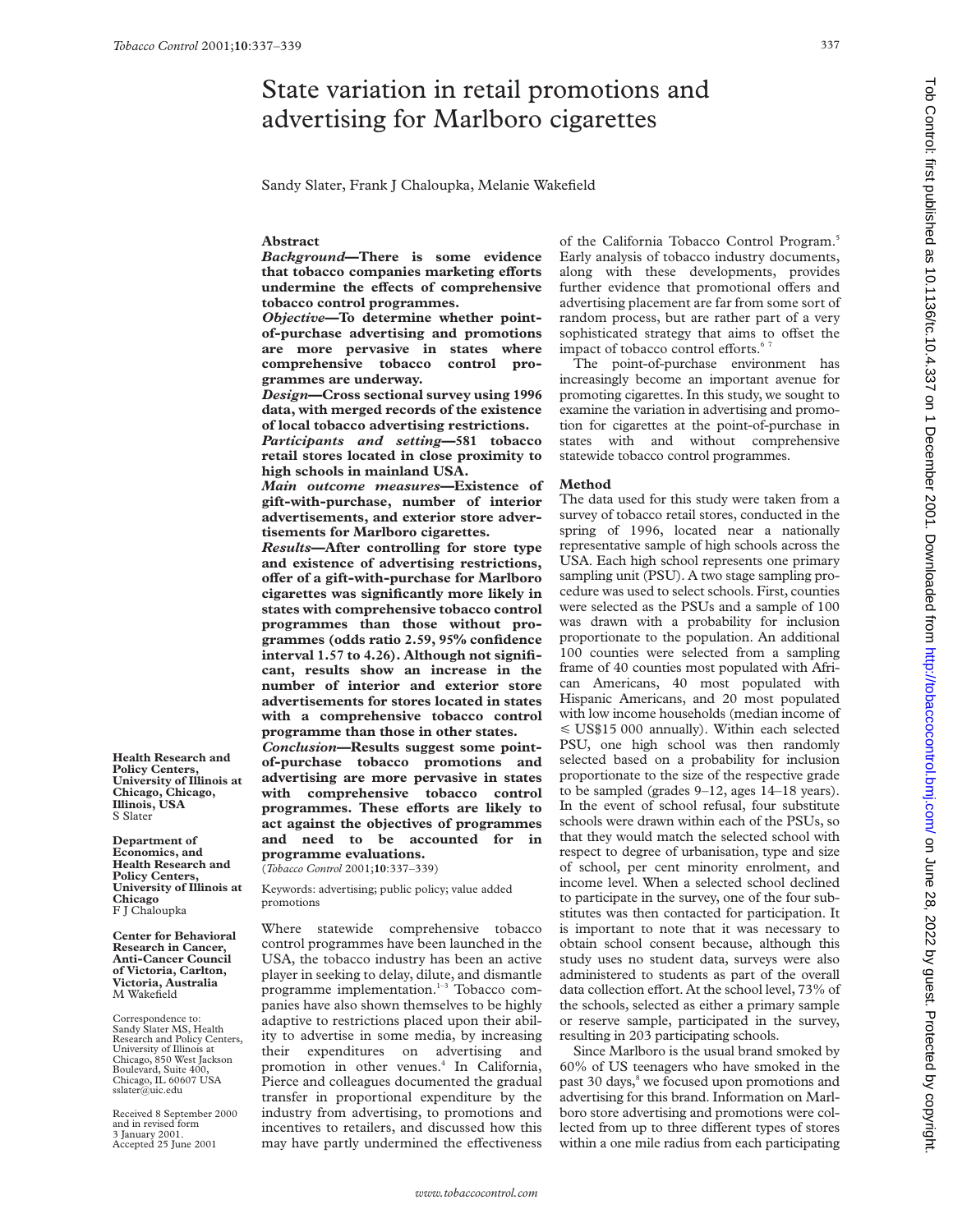338 *Slater, Chaloupka, Wakefield*

*Table 1 Comparison of stores in states with comprehensive tobacco control programmes versus all other states*

|                          | Stores in programme<br>states $(n=130)$ $(%)$ | Stores in non-programme<br>states $(n=45\overline{1})$ $(%)$ | p Value |  |
|--------------------------|-----------------------------------------------|--------------------------------------------------------------|---------|--|
| Gift with purchase       | 24.6                                          | 11.8                                                         | < 0.001 |  |
| Any exterior ads         | 38.5                                          | 37.7                                                         | 0.45    |  |
| Mean number exterior ads | 1.26                                          | 0.97                                                         | 0.13    |  |
| Any interior ads         | 58.5                                          | 56.1                                                         | 0.35    |  |
| Mean number interior ads | 1.9                                           | 1.60                                                         | 0.14    |  |
| Advertising restrictions | 95.4                                          | 36.6                                                         | < 0.001 |  |
| Store type               |                                               |                                                              |         |  |
| Convenience store        | 49.2                                          | 52.8                                                         | 0.27    |  |
| Supermarket              | 26.2                                          | 18.8                                                         | 0.05    |  |
| Gas (petrol) station     | 11.5                                          | 14.0                                                         | 0.29    |  |

Programme states: Arizona (9 stores), California (115 stores), and Massachusetts (9 stores). Non-programme states: Alabama, Arkansas, Colorado, Connecticut, Florida, Georgia, Idaho, Illinois, Indiana, Kansas, Kentucky, Louisiana, Maine, Maryland, Michigan, Minnesota, Missouri, Mississippi, Montana, North Carolina, Nebraska, New Jersey, New Mexico, New York, Ohio, Oklahoma, Oregon, Pennsylvania, South Carolina, South Dakota, Tennessee, Texas, Vermont, Virginia, Washington, West Virginia, and Wisconsin.

> school, with the possibility to expand the radius in the event that not all three stores were located. If there were more than three stores within the one mile radius, the three closest to the school were selected for inclusion. Store types included convenience/small grocery/ delicatessen, supermarket, gas station, and drug stores. Trained field staff collected information from store clerks on the presence of a Marlboro promotion that offered a gift with purchase and counts of the number of Marlboro advertisements visible on the exterior of the store and inside the store. (A gift with purchase is defined as receiving a "freebie" such as a lighter, CD, or some other product when purchasing a pack or packs of cigarettes. Advertisements consisted of any signage that promoted the Marlboro brand—that is, sale price, image, promotion including "gift with purchase" or "two for one" offers, etc). To each location, we added a variable that indicated whether there was a law placing restrictions on tobacco advertising (most often pertaining to billboards) in the county or city in which the school was located. (Advertising restrictions can be a city or county policy that primarily restricts tobacco advertising on billboards, public transportation, outdoor signage within a specified distance from certain locations such as schools and playground, and retail point-of-purchase.) These records were from the American Nonsmokers' Rights Foundation in San Francisco, California. In addition, we created a variable for the existence of a substantial statewide tobacco control

programme—with a portion of revenue from cigarette taxes earmarked to fund the programme—in the spring of 1996, where California, Massachusetts, and Arizona were denoted as having such programmes, and other states were not.

Data were analysed using SAS version 8.0. We undertook a logistic regression analysis to examine whether the presence of Marlboro gift-with-purchase promotions was more common in stores in states with comprehensive statewide tobacco control programmes and states with advertising restrictions. We undertook Poisson regression analyses, using a negative binomial to correct for over dispersion, to investigate whether the extent of exterior advertising and interior advertising was related to the presence of the comprehensive statewide tobacco control programme as well as advertising restrictions. We ran separate models for comprehensive statewide tobacco control programmes, advertising restrictions, and the two indicator variables combined while controlling for store type (see results of zero order and combined models in table 2).

#### **Results**

Of the 581 stores in the sample, 130 (22.4%) were located in states with comprehensive tobacco control programmes. Table 1 shows the characteristics of stores in states with and without comprehensive programmes.

Table 2 shows that after controlling for store type, stores in states with comprehensive tobacco control programmes were significantly (odds ratio (OR) 2.59, 95% confidence interval (CI) 1.57 to 4.26) more likely to have a gift-with-purchase promotion than those in other states, and that this was still significantly higher (OR 2.48, 95% CI 1.37 to 4.51) when accounting for the existence of laws restricting tobacco advertising. Although both models show significant results, the combined model indicates that the effect of ad restrictions is taken up by tobacco control states. For interior advertising, there was a trend for states with programmes to have counts of interior tobacco advertisements that were 22% higher on average than states without programmes  $(p = 0.10)$  and this did not change appreciably (21% higher) when adjustment was made for

*Table 2 Odds ratios (OR) and 95% confidence intervals (CI) for likelihood of Marlboro gift with purchase and greater extent of Marlboro store advertising in states with tobacco control programmes, controlling for store type*

|                                         | Gifts with purchase† |                           | Exterior advertising# |                           | Interior advertising# |                           |
|-----------------------------------------|----------------------|---------------------------|-----------------------|---------------------------|-----------------------|---------------------------|
|                                         | <b>OR</b>            | 95% CI                    | OR                    | 95% CI                    | OR                    | 95% CI                    |
| Zero order models                       |                      |                           |                       |                           |                       |                           |
| Tobacco control programme               |                      |                           |                       |                           |                       |                           |
| (adjusting for store type)              | $2.590***$           | $(1.57 \text{ to } 4.26)$ | $1.49*$               | $(1.05 \text{ to } 2.11)$ | 1.22                  | $(0.93 \text{ to } 1.60)$ |
| Local community tobacco ad restrictions |                      |                           |                       |                           |                       |                           |
| (adjusting for store type)              | $1.638*$             | $(1.02 \text{ to } 2.63)$ | $0.218*$              | $(0.13 \text{ to } 0.38)$ | 1.10                  | $(0.88 \text{ to } 1.38)$ |
| Combined model                          |                      |                           |                       |                           |                       |                           |
| Tobacco control programme               | $2.48**$             | $(1.37 \text{ to } 4.51)$ | 1.24                  | $(0.83 \text{ to } 1.86)$ | 1.21                  | $(0.88 \text{ to } 1.66)$ |
| Local community tobacco ad restrictions | 1.07                 | $(0.61 \text{ to } 1.90)$ | 1.25                  | $(0.89 \text{ to } 1.76)$ | 1.01                  | $(0.77 \text{ to } 1.32)$ |
|                                         | $\gamma^2$ 19.47     |                           | 748.23                | 552.47                    |                       |                           |
|                                         | df <sub>5</sub>      |                           | 575 df                | 575 df                    |                       |                           |
|                                         | p<0.0016             |                           | $p=1.30$              | $p=0.96$                  |                       |                           |

Odds ratios were calculated by exponentiating the coefficients.

†Logistic regression analysis; ‡Poisson regression analysis.

 $\star_p < 0.05$ ;  $\star \star_p < 0.01$ ;  $\star \star \star_p < 0.001$ .